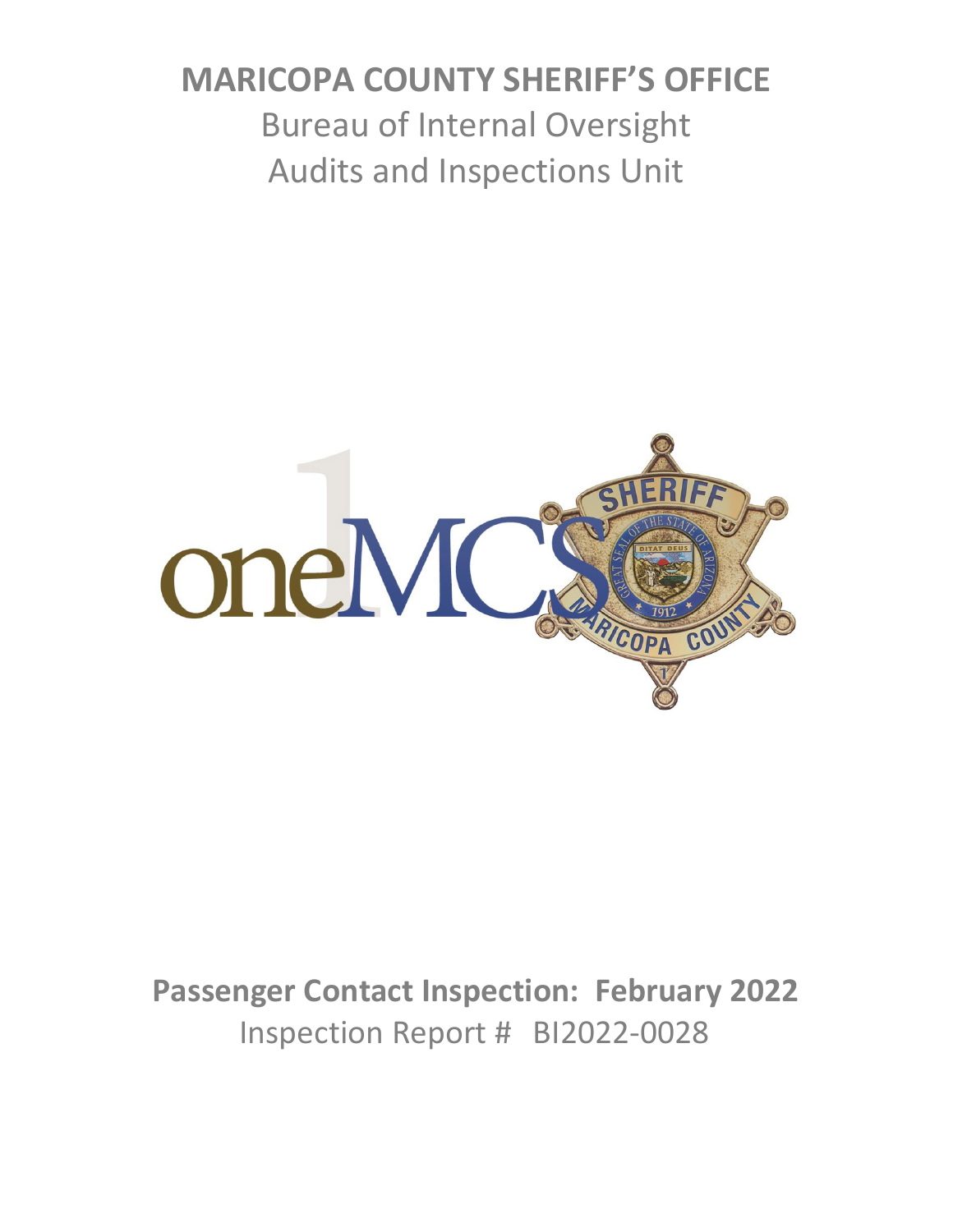The Audits and Inspections Unit (AIU) of the Sheriff's Office Bureau of Internal Oversight (BIO) conducts passenger contact inspections on a monthly basis to ensure proper supervision, adherence with MCSO policies, compliance with the Melendres Order and established local and federal law. A total of 35 traffic stops are selected each month for review. To achieve inspection results the inspector will utilize the Vehicle Stop Contact Form, Citation/Warning, Incidental Contact Receipt, CAD printout, JWI Printout (if applicable) AIU-designed Matrix, Inspection Report Template Form, and Body Worn Camera footage files.

Inspection BI2022-0028 examines traffic stops with passenger contact documented on the Vehicle Stop Contact Forms contained in the TraCS database, for the time period of 2/1/2022 to 2/28/2022. To accomplish this task TraCS data was examined for those traffic stops with passenger contact documented on the Vehicle Stop Contact Forms for this period. These stops have been uniformly inspected utilizing a matrix developed by the Audits and Inspections Unit in accordance with the procedures outlined in policy and the AIU Operations Manual. In the inspection, a "reasonable person" standard will be utilized by inspectors.

### **Compliance Objectives:**

- Did the deputy identify any passenger(s) by name, DOB, or ask investigative questions?
- Did the deputy complete a citation, warning or incidental contact form for each individual who was identified by name, DOB, or asked investigative questions?
- Did the deputy provide a copy of the citation, warning or incidental contact form to each individual who was identified by name, DOB, or asked investigative questions?
- If a passenger was contacted, did it cause the stop to be extended longer than necessary, if yes was the reason indicated on the VSCF?

## **Criteria:**

- MCSO Policy EA-11, Arrest Procedures
- MCSO Policy EB-1, Traffic Enforcement, Violator Contacts, and Citation Issuance
- MCSO Policy EB-2, Traffic Stop Data Collection
- MCSO Policy GJ-3, Search and Seizure
- MCSO Policy GJ-35, Body-Worn Cameras

#### **Conditions:**

The MCSO reviewed 26 of 28 traffic stops made during the month of February 2022 with passenger contact documented on the Vehicle Stop Contact Forms. Two traffic stops with passenger contact documented on the Vehicle Stop Contact Form were also selected for review in the traffic stop inspection. These traffic stops were omitted from this inspection in accordance with the methodology. Additionally, while 10 of the 35 are to be selected for Body-Worn Camera review, it should be noted the inspector viewed two additional videos for clarification purposes, for a total of 12 traffic stops selected for Body-Worn Camera review.

#### **Results:**

Each traffic stop will be counted as one inspection and all applicable matrix criteria inspection points will factor into an over-all compliance score. In this inspection, there were only 26 traffic stops that met the criteria for inspection. Each traffic stop utilized four matrix criteria inspection points for a total of 104 potential matrix criteria inspection points. From the total of 104 potential inspection points those determined to be Not Applicable (N/A) or not verifiable will be removed from the overall compliance percentage. For example, this month there were 52 inspection points determined to be N/A and 2 inspection points that were not verifiable, resulting in 50 total inspection points.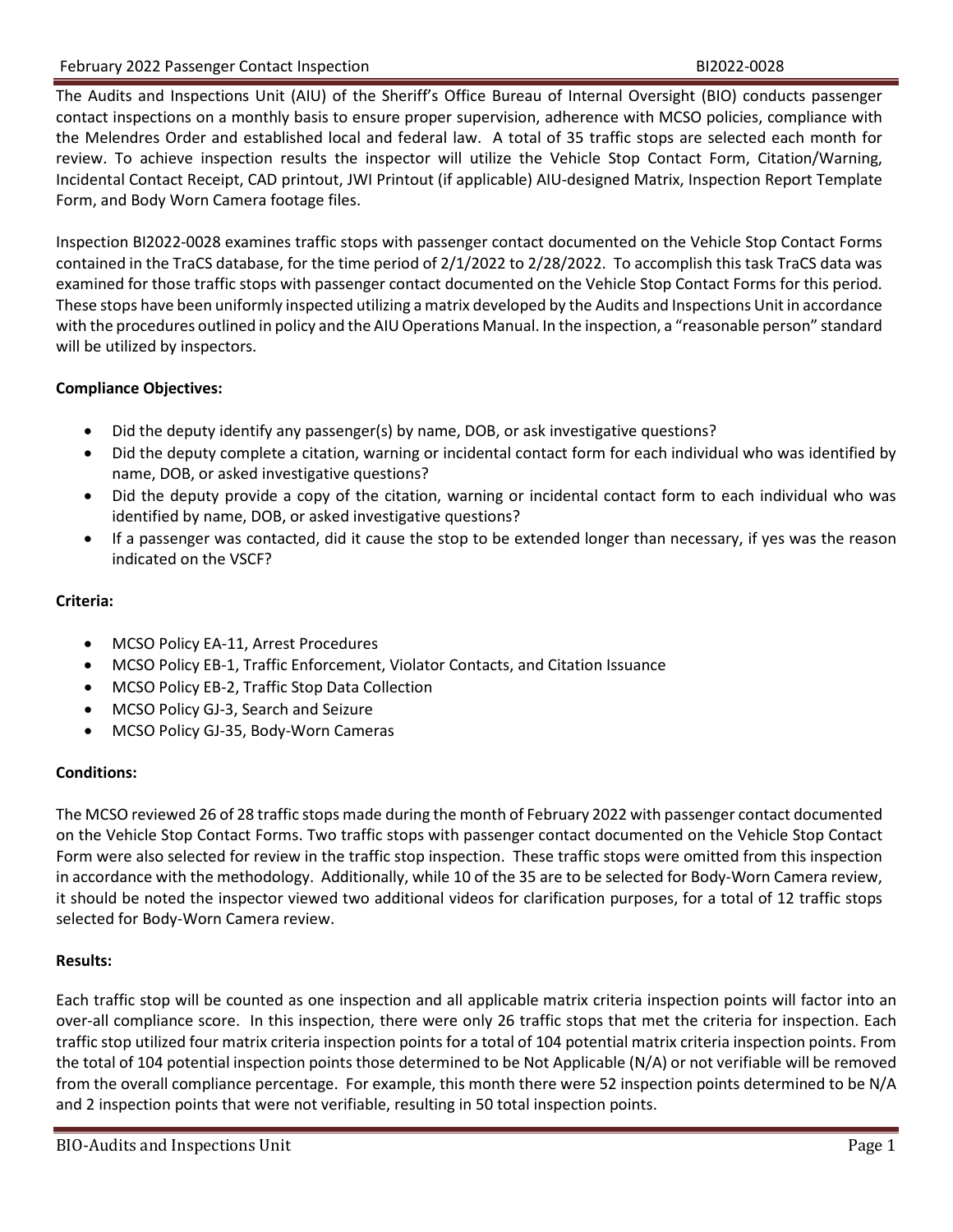The compliance rates of the provided traffic stop sample, utilizing the four matrix criteria inspection points, resulted in an overall average compliance rate of **98.00%** for February of 2022, as illustrated in the graph below.



Note: The six-month trend shows 0% for the previous three months because this is the third month for this report.

Results of the review of traffic stops with passenger contact documented on the Vehicle Stop Contact Form:

| <b>Inspection Elements</b>                                                                                                                                                   | <b>In</b> | Not In<br>Compliance Compliance Verifiable | <b>Not</b>               | N/A | Total<br>Inspected | Compliance<br>Rate |
|------------------------------------------------------------------------------------------------------------------------------------------------------------------------------|-----------|--------------------------------------------|--------------------------|-----|--------------------|--------------------|
| Did the deputy identify any passenger(s) by name, DOB, or ask<br>investigative questions?                                                                                    | 13        | 0                                          | 0                        | 13  | 13                 | 100.00%            |
| Did the deputy complete a citation, warning or incidental<br>contact form for each individual who was identified by name,<br>DOB, or asked investigative questions?          | 12        |                                            | $\Omega$                 | 13  | 13                 | 92.31%             |
| Did the deputy provide a copy of the citation, warning or<br>lincidental contact form to each individual who was identified<br>by name, DOB, or ask investigative questions? | 10        | 0                                          | $\overline{2}$           | 14  | 10                 | 100.00%            |
| If a passenger was contacted, did it cause the stop to be<br>extended longer than necessary, if yes was the reason indicated<br>on the VSCF?                                 | 14        | $\Omega$                                   | $\Omega$                 | 12  | 14                 | 100.00%            |
| <b>Overall Compliance with inspection requirements</b>                                                                                                                       | 49        |                                            | $\overline{\phantom{a}}$ | 52  | 50                 | 98.00%             |